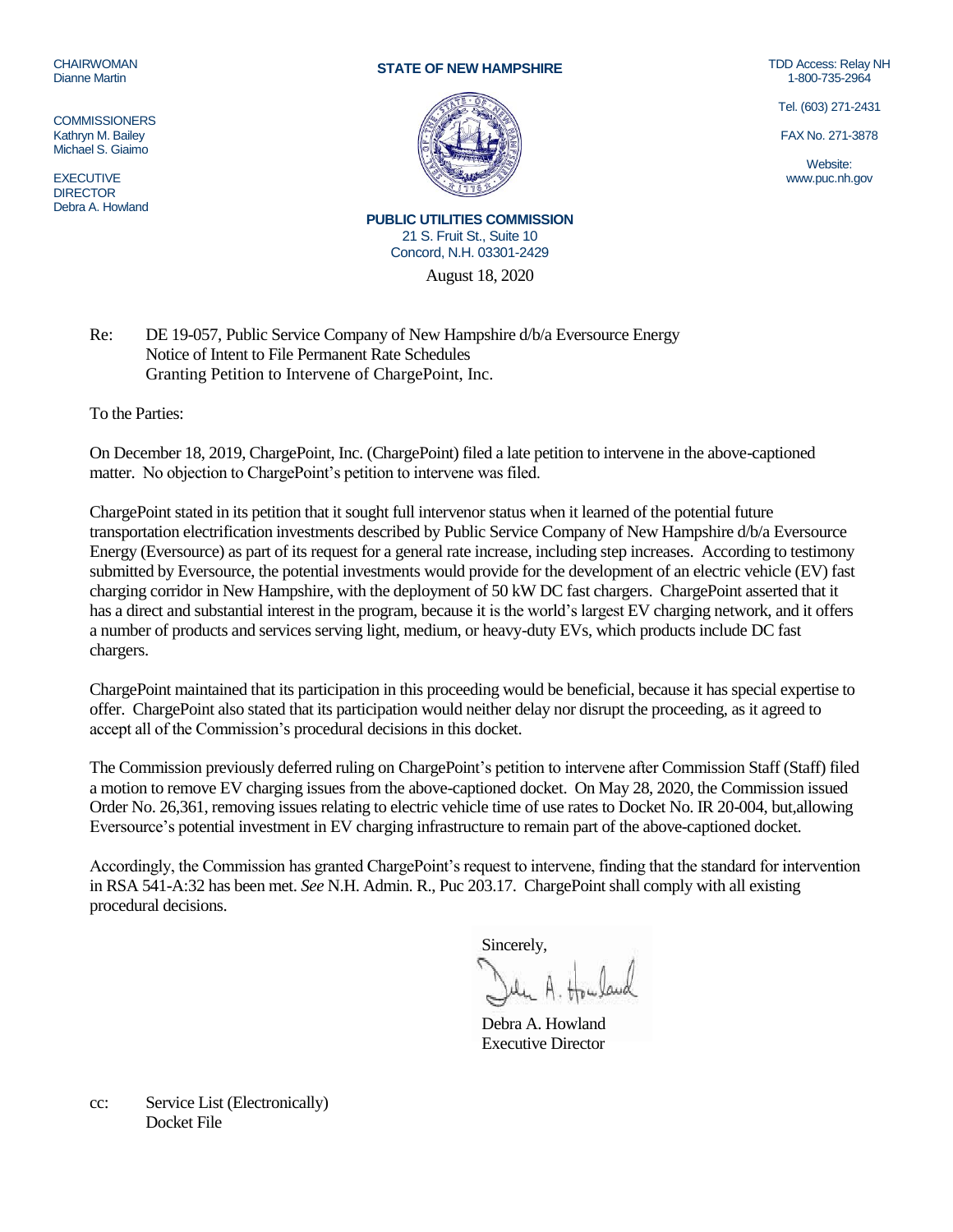## Service List - Docket Related

Docket# : 19-057

Printed: 8/18/2020

Email Addresses

ExecutiveDirector@puc.nh.gov palvarez@wiredgroup.net suzanne.amidon@puc.nh.gov robert.bersak@eversource.com mbirchard@keyesfox.com aboyd@acadiacenter.org brianna@cleanenergynh.org james.brennan@oca.nh.gov kelly@cleanenergynh.org brian.buckley@puc.nh.gov rburke@nhla.org mcampbell@keeganwerlin.com richard.chagnon@puc.nh.gov pradip.chattopadhyay@oca.nh.gov jessica.chiavara@eversource.com john@johncoffman.net roger@fsconline.com kristi.davie@eversource.com johndefever@yahoo.com kurt.demmer@puc.nh.gov allen.desbiens@eversource.com paul.dexter@puc.nh.gov troy.dixon@eversource.com jdonahue@preti.com pearl.donohoo-vallett@brattle.com jay.dudley@puc.nh.gov Stephen.Eckberg@puc.nh.gov eemerson@primmer.com matthew.fossum@eversource.com tom.frantz@puc.nh.gov mhorne@hcc-law.com tklaes@blueridgecs.com donald.kreis@oca.nh.gov erica.menard@eversource.com tmlarkinassociates@gmail.com madeleine@cleanenergynh.org karen.moran@puc.nh.gov scott@sjmuellerlaw.com dmullinax@blueridgecs.com rnelson@strategen.com elizabeth.nixon@puc.nh.gov